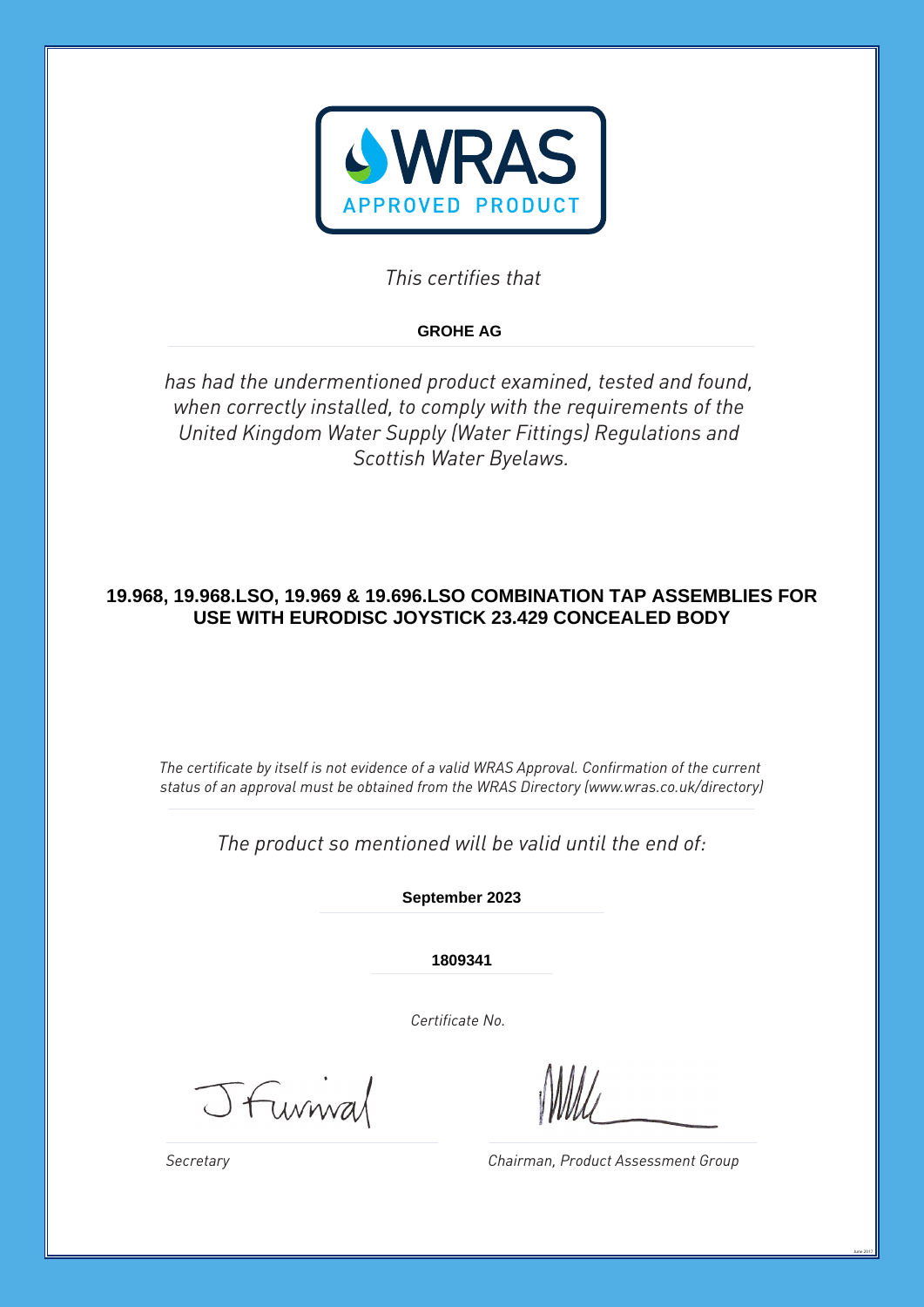

11<sup>th</sup> September 2018

Grohe AG Industriepark Edelburg, 58675 Hemer, Germany

Water Regulations Advisory Scheme Ltd. Unit 13, Willow Road, Pen y Fan Industrial Estate, Crumlin, Gwent NP11 4EG

# **Approval Number: 1809341**

Dear Sir/Madam

**1.** Production samples of the products described in Approval Information ("Products") have been subjected to relevant mechanical and water quality tests contained in the "Regulators' Specifications" for the purposes of your application for WRAS Approval.

**2.** After considering the test reports and examining the Product/s, The Water Regulations Advisory Scheme Ltd. ("WRAS Ltd" / "WRAS") finds that their use, when correctly installed (see paragraph 3) complies with the requirements of The Water Supply (Water Fittings) Regulations 1999, The Water Supply (Water Fittings) (Scotland) Byelaws 2014, The Water Supply (Water Fittings) Regulations (Northern Ireland) 2009 and all other applicable WRAS requirements from time to time.

The non-metallic materials of construction, in contact with the water, are suitable for contact with wholesome water intended for domestic purposes having met the requirements of BS 6920-1: 2000 and/or 2014 'Suitability of non-metallic products for use in contact with water intended for human consumption with regard to their effect on the quality of the water.

WRAS Approvals are granted subject to and in accordance with the Standard Terms and Conditions of WRAS Fittings Approval as amended from time to time ("**Standard Terms of Approval**"). You have confirmed your acceptance of the Standard Terms of Approval by submitting your application for WRAS Approval. A copy of the current Standard Terms of Approval are attached to this letter as Appendix B and are also available from the WRAS website: [www.wras.co.uk.](https://www.wras.co.uk)

Terms defined in the Standard Terms of Approval shall have the same meaning in this letter unless the context otherwise requires.

**3.** Installation Requirements & Notes (IRNs) are set out in Appendix A. WRAS Product Approvals may include one or more IRNs, which must be followed by the installer to ensure that the product is installed correctly to comply with The Regulations and Byelaws. Since the incorrect installation of products could result in contravention of the Regulations or Byelaws requirements, **the attention of your customers should be drawn to any IRNs.**

**4.** Please note that the use of the Products described in any particular area of supply is at the discretion of the Water Undertaker in that area.

**5.** Approval Holders may quote in their sales literature that WRAS **finds that the use of these products, when correctly installed, will not contravene the requirements of** The Water Supply (Water Fittings) Regulations 1999, The Water Supply (Water Fittings) (Scotland) Byelaws 2014, The Water Supply (Water Fittings) Regulations (Northern Ireland) 2009. **6.** The "WRAS Approved Product" logos are certification marks registered under the Trade Marks Acts 1994 ("**Certification Marks**"). Approval Holders may use the Certification Marks in accordance with the Standard Terms of Approval.

**7.** Please verify the details of your Product as set out in the approval information and advise us of any discrepancies by no later than **11 th October 2018**

Yours Faithfully

Jason Furnival Secretary, Product Approval Group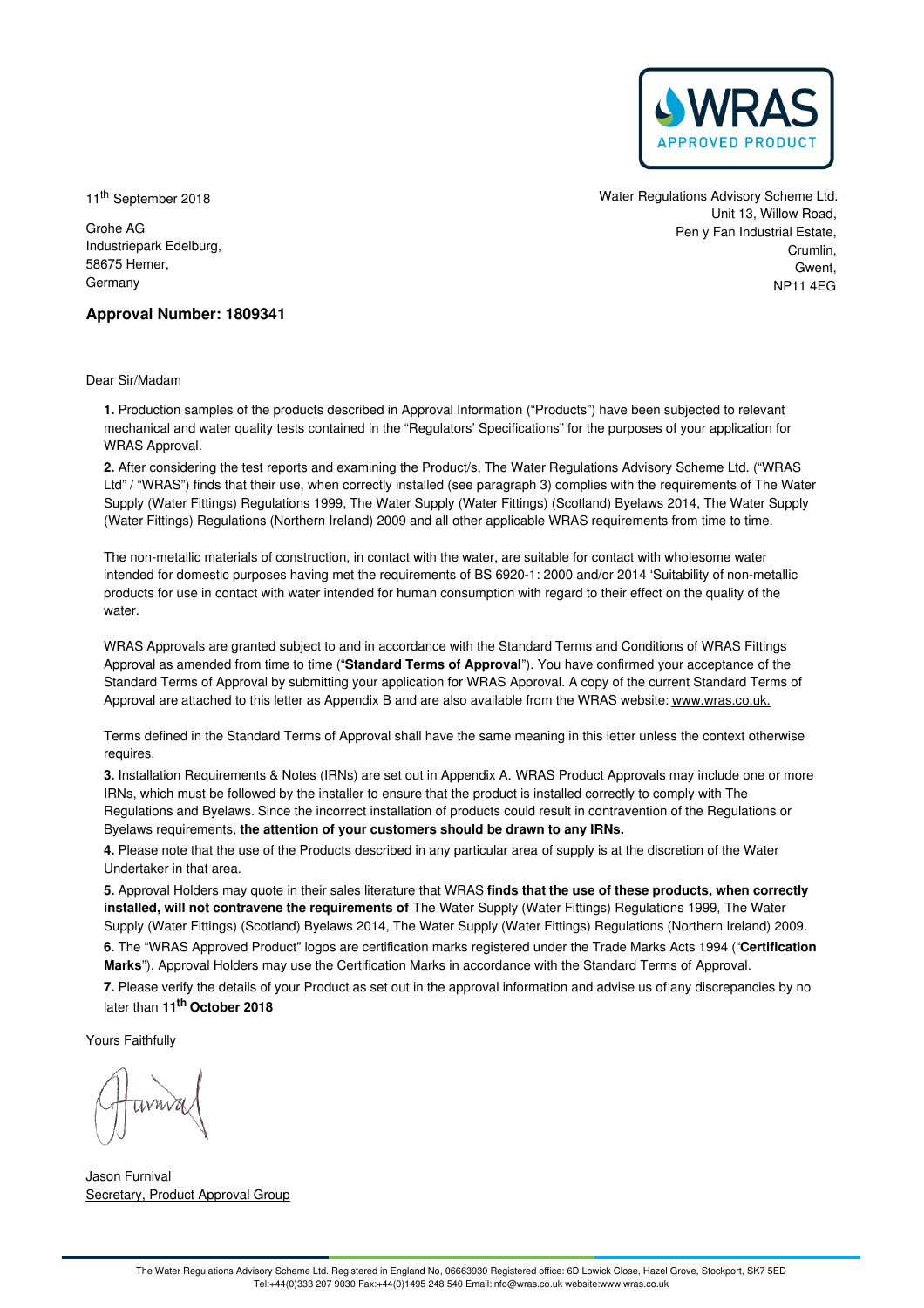# **APPROVAL INFORMATION**

| Validity dates:                    | This approval is valid for fittings (as listed below in model) manufactured AND installed between<br>September 2018 & September 2023                                                                                                                                                                                                                                                                                                           |
|------------------------------------|------------------------------------------------------------------------------------------------------------------------------------------------------------------------------------------------------------------------------------------------------------------------------------------------------------------------------------------------------------------------------------------------------------------------------------------------|
| Section Number:                    | 0510                                                                                                                                                                                                                                                                                                                                                                                                                                           |
| Section title:                     | <b>COMBINATION TAP ASSEMBLIES - TWO HOLE, METAL, SINGLE OUTLET, FIXED.</b>                                                                                                                                                                                                                                                                                                                                                                     |
| Installation<br>requirement notes: | R001, R010, R040<br>(IRN's are set out in Appendix A)                                                                                                                                                                                                                                                                                                                                                                                          |
| Product description:               | Range of two hole, single outlet (fixed) wall mounted combination tap assemblies (brass body - various<br>finishes - see model) incorporating a ceramic cartridge headwork with a joystick operating member.<br>The spout outlet incorporate a plastic flow straightener. Finish set models are only to be installed in<br>conjunction with the rough-in kit 23.429.<br>Maximum working pressure 10.0 bar. Maximum operating temperature 60°C. |
| Note:                              | The rough-in kit 23.429 is intended for use in conjunction with finish sets in this approval and is not<br>approved in its own right.                                                                                                                                                                                                                                                                                                          |
| Size:                              | $\frac{1}{2}$ " BSP (F)                                                                                                                                                                                                                                                                                                                                                                                                                        |
| Identification Marking:            | Grohe on spout                                                                                                                                                                                                                                                                                                                                                                                                                                 |
| Manufacturer:                      | Grohe AG                                                                                                                                                                                                                                                                                                                                                                                                                                       |
| Model:                             | Eurodisc Joystick range:<br>19.968 (chrome),<br>19.968.LSO (moon white coloured),<br>19.969 (chrome),<br>19.696.LSO (moon white coloured).<br>To be installed in conjunction with the concealed body (rough-in kit): 23.429.                                                                                                                                                                                                                   |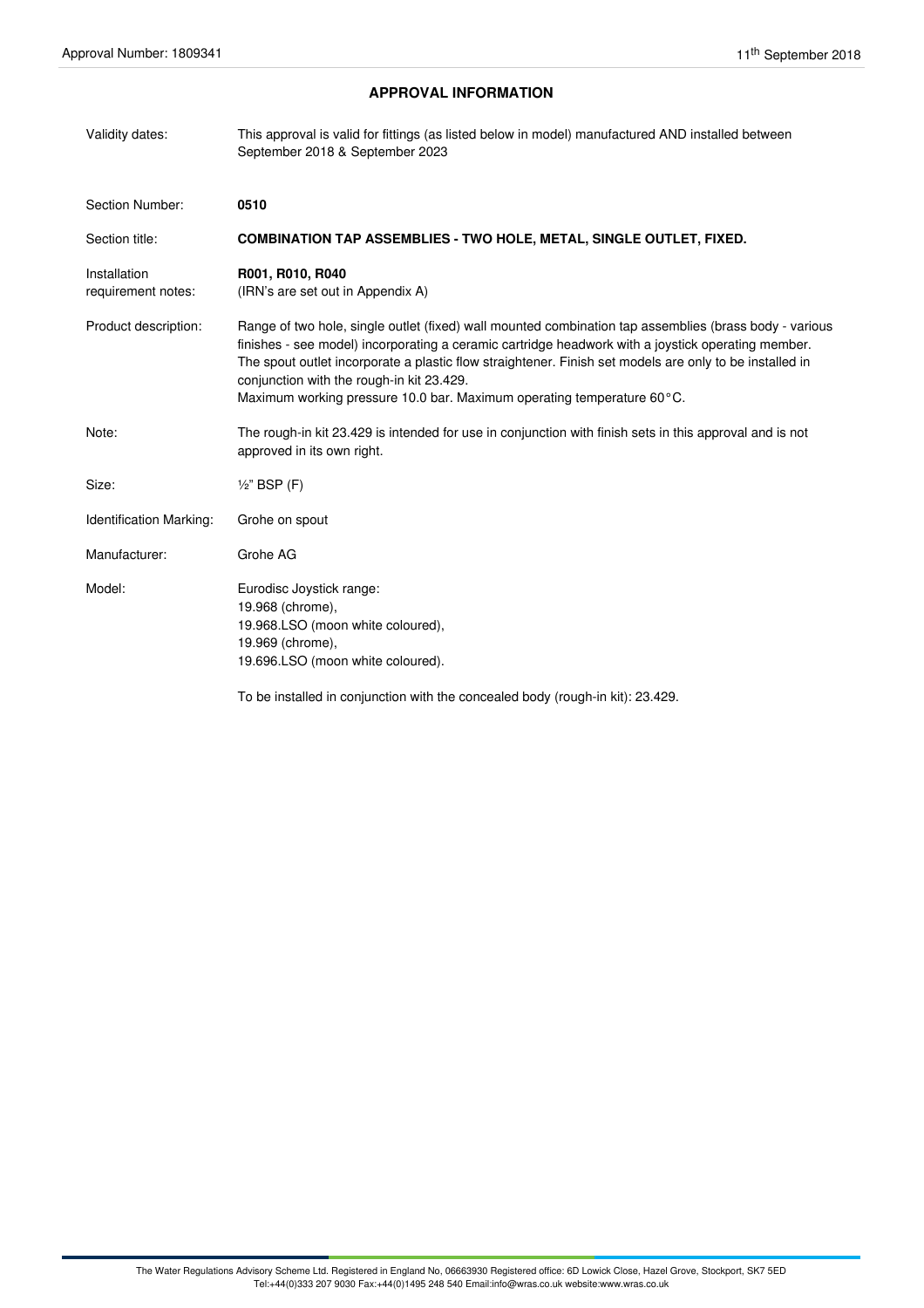# **APPENDIX A**

## **INSTALLATION REQUIREMENTS & NOTES**

You are advised to draw customers' attention to the installation requirements and notes set out below which must be followed to ensure that the fittings described above are installed in accordance with the requirements of the Regulations and Byelaws:

## **IRN R001**

See text of entry for Installation Requirements or Notes.

#### **IRN R010**

Water supplies shall be at reasonably balanced pressures from a common source (e.g. hot and cold supplies both from the same storage or both from a supply pipe). Where the fitting is supplied from unbalanced supplies (e.g. hot and cold supplies from separate sources) an **'Approved' single check valve** or some other no less effective backflow prevention device shall be fitted immediately upstream of both hot and cold water inlets.

#### **IRN R040**

#### **Schedule 2-15 (1)**

The fitting, or outlet supplied by the fitting, shall be installed so that its outlet discharges above the spill-over level of any fixed appliance as indicated below: -

## **For backflow protection in domestic premises or installations up to, and including, Fluid Category 3.**

|                                                 | 2.                                                  |
|-------------------------------------------------|-----------------------------------------------------|
| Size of tap or combination fitting.             | Vertical distance of outlet above spill-over level. |
|                                                 |                                                     |
| 1. not exceeding 1/2in                          | 20 <sub>mm</sub>                                    |
|                                                 |                                                     |
| 2. exceeding 1/2in but not exceeding 3/4in 25mm |                                                     |
| 3. exceeding ¾in                                | 70mm                                                |
|                                                 |                                                     |

If the fitting cannot be installed as indicated in the table it shall be installed: -

a) with an approved double check valve assembly or some other no less effective backflow prevention device immediately upstream of the inlet; or

b) so that it draws water by gravity only from a cistern, or cylinder having a permanently open vent pipe, and the distributing pipe supplies no other fittings (other than a draining tap) at a lower level.

#### **For backflow protection in premises or installations up to, and including Fluid Category 5.**

The vertical distance of the outlet above the spill-over level shall be not less than 20 mm or twice the diameter of the inlet pipe to the fitting, whichever is the greater.

If the fitting cannot be installed as indicated it shall be installed with a backflow prevention arrangement suitable for the Fluid Category.

#### **Taps incorporating a hose union outlet**

If the outlet of the tap assembly is designed to accommodate the attachment of a flexible hose and therefore potentially compromise the required AUK3 air gap, alternative Fluid Category 5 backflow protection is required, as the AUK3 air gap provided by the tap would not apply.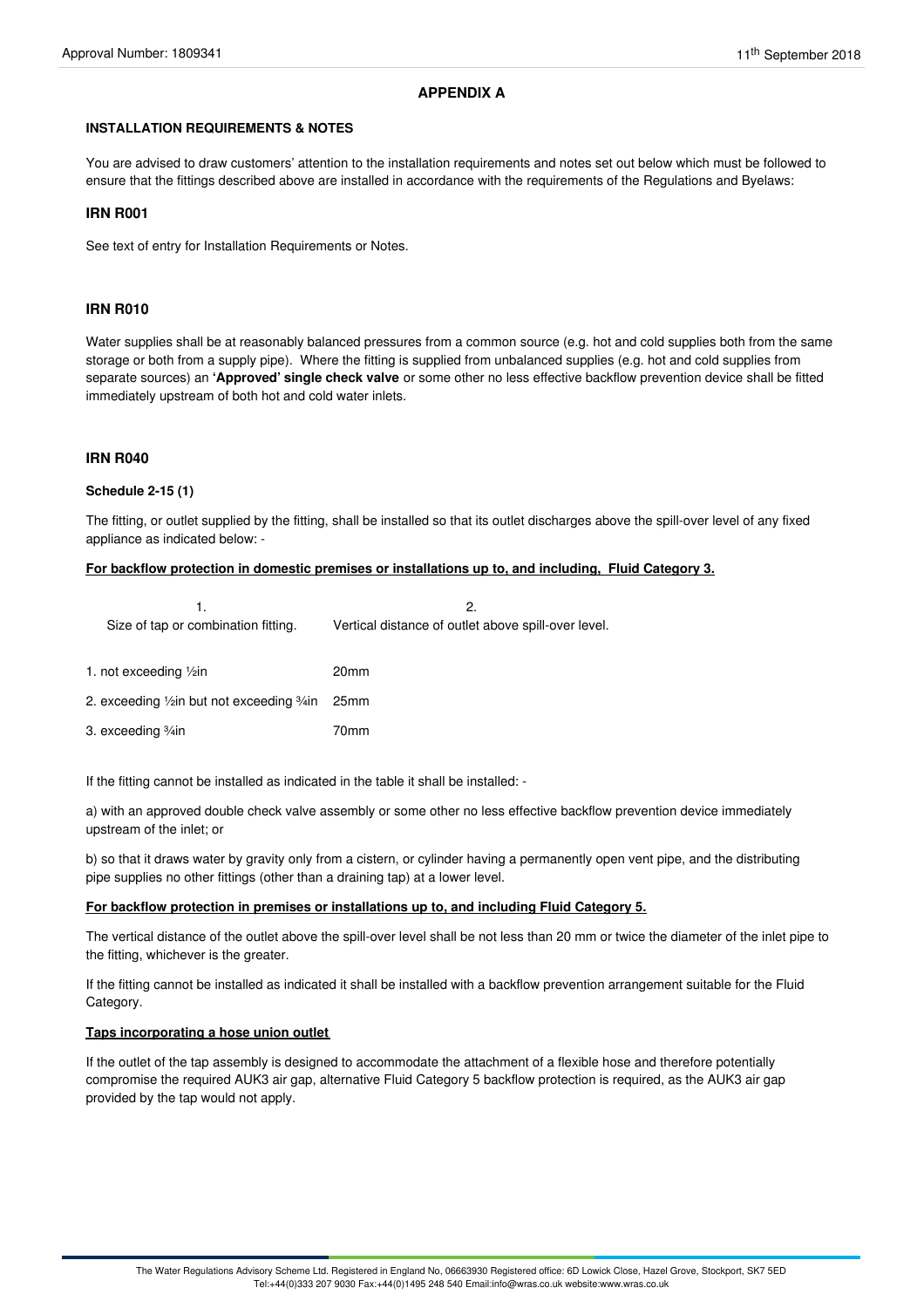# **APPENDIX B - Standard Terms of Approval**

#### **STANDARD TERMS & CONDITIONS OF WRAS PRODUCT APPROVAL**

The Water Regulations Advisory Scheme (WRAS) administers the WRAS Product Approval and Material Approval Scheme on behalf of the UK Water Supply Industry.

WRAS Approval of products is granted subject to the following standard conditions, which holders of approvals accept on signing the WRAS Approval application form (Form F2).

#### **1. Introduction**

**1.1.** The WRAS Approval Scheme and the WRAS Product and Materials Directory are owned and operated by the Water Regulations Advisory Scheme Ltd ("WRAS Ltd" or "WRAS").

**1.2.** WRAS Approvals are granted by the WRAS Product Assessment Group ("PAG"). Members of the PAG are suitably experienced representatives of the UK Water Supply Industry appointed by the WRAS Technical Committee.

**1.3.** In these Standard Terms of Approval, the following definitions shall apply:

**"Agent"** means any third party agent nominated by the Applicant for the purposes of the Application and whose details are set out in section 4 of the Application Form;

**"Applicant"** means any person, company or other organisation / entity that applies for WRAS Approval in respect of a Product;

**"Application"** means an application for WRAS Approval;

**"Application Form"** means the F2 application form to be used when applying for WRAS Approval and which can be found on the WRAS website www.wras.co.uk;

**"Approval" / "WRAS Approval"** means approval granted by WRAS on behalf of UK Water Suppliers once WRAS is satisfied that the Product complies with the requirements of the Water Supply (Water Fittings) Regulations 1999 and BS 6920 and any other applicable requirements from time to time;

**"Approval Holder"** means the holder of an existing WRAS Approval, which includes holders of both Primary Approvals and Secondary Approvals;

**"Approval Period"** has the meaning set out in clause 3.5;

**"Approved Product"** means any water fitting, plumbing product, material or component which is the subject of an existing WRAS Approval;

**"Approval Letter"** means the letter from WRAS to the Applicant confirming the grant of WRAS Approval in respect of a Product;

**"Approval Scheme Installation Requirements and Notes"** means any installation requirements and notes issued by WRAS as part of a WRAS Approval;

**"Certification Mark"** has the meaning set out in clause 20.1;

**"Committee"** means the WRAS Technical Committee;

**"Directory"** means the WRAS Product & Material Directory;

**"Event Outside Our Control"** means any act or event beyond WRAS's reasonable control, including without limitation strikes, lock-outs or other industrial action by third parties, civil commotion, riot, invasion, terrorist attack or threat of terrorist attack, war (whether declared or not) or threat or preparation for war, fire, explosion, storm, flood, earthquake, subsidence, epidemic or other natural disaster, or failure of public or private telecommunications networks [or impossibility of the use of railways, shipping, aircraft, motor transport or other means of public or private transport;

**"Factor"** a factor is generally an organisation that did not manufacture the Product, typically being a retailer, reseller or wholesaler;

**"Primary Approval"** means an Approval granted pursuant to the first Application for a Product and any subsequently renewals of that first Approval;

**"Product"** means any water fitting, plumbing product, material or component submitted to WRAS for WRAS Approval;

**"Sample"** samples of the Product to be sent to WRAS for evaluation as part of the Application;

**"Scheme"** means the Water Regulations Advisory Scheme;

**"Secondary Approval"** means an Approval granted pursuant to a second Application for a Product; a Secondary Approval relies on the existence of a Primary Approval and is typically used where the Product has been re-branded but maintains the same mechanical specifications as the Product submitted for Primary Approval and therefore does not require any further mechanical or materials testing;

**"Standard Terms of Approval"** these standard terms and conditions of WRAS Approval as amended from time to time in accordance with clause 24.2;

**"Test Facility"** means any WRAS suitably accredited test laboratory;

**"WRAS Guidance"** means the WRAS Product Approval Guidance available on the WRAS website www.wras.co.uk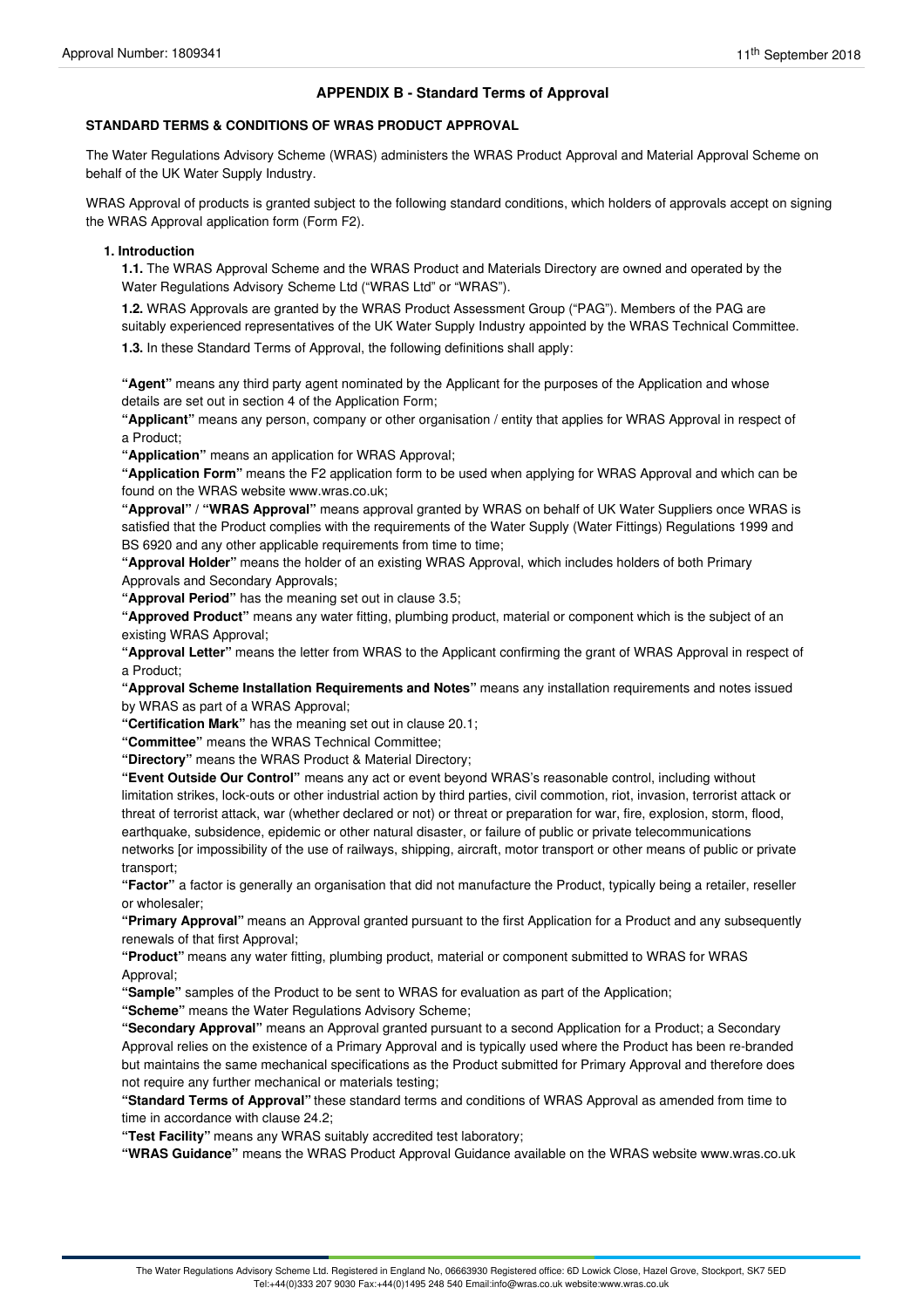#### **2. Obligations of the Applicant & Approval Holder**

**2.1.** It is the responsibility of Applicants to ensure that they are familiar with and comply at all times with the requirements of the Scheme as detailed in both these Standard Terms of Approval and in the WRAS Guidance.

**2.2.** The Applicant recognises, accepts and complies with the roles and responsibilities of Applicants seeking WRAS Approval, as detailed in the "Overview of the roles & responsibilities of those parties involved in the process for gaining WRAS product approval" document which is available on the WRAS website www.wras.co.uk. For the avoidance of doubt, WRAS shall not be responsible for the acts or omissions of any test laboratory or any other third party involved in the WRAS Approval process.

**2.3.** The Applicant warrants the accuracy and completeness of all information contained in the Application and any other information now or subsequently provided to by the Applicant or its Agents to WRAS and/or the Test Facility in pursuance of the Application and confirms that none of this information is or may be construed as misleading in any way. WRAS accepts no liability for any losses or any other damage arising from incomplete or incorrect information provided by the Applicant.

**2.4.** The Applicant / Approval Holder undertakes to WRAS as follows:

**2.4.1.** to co-operate fully with WRAS and its employees and agents in relation to the Application process and any subsequent audit that WRAS may consider necessary and to provide WRAS with all such relevant information (including samples and evidence of the purchase of products and materials such as goods receipts) as may be required by WRAS from time to time;

**2.4.2.** to notify WRAS of any changes to contact details (including current email addresses), company details or business changes that relate to the Approved Product;

**2.4.3.** to notify WRAS immediately of any changes relating to the Application / Approved Product, its manufacture, intended use or method of installation which could affect the compliance of the Product or its Approval by WRAS;

**2.4.4.** to ensure that no changes or modifications to the Application / Approved Product, markings, assembly or range of products/fittings, including changes, substitutions or modification to the materials of construction, components or sub assemblies ("Modifications") are made without the Applicant / Approval Holder first notifying WRAS. Modifications include but shall not be limited to design changes, changes in materials and/or suppliers of materials, changes to the site of manufacture and changes to marking;

**2.4.5.** to provide WRAS with full details of any proposed Modifications and if required, supply Samples for testing and reassessment. Failure to comply with this condition will immediately invalidate a previously granted Approval. WRAS also reserves the right to withdraw an Approval with immediate effect where WRAS considers that the Modification may affect the validity of an existing Approval for any reason;

**2.4.6.** to ensure that all products bearing the Certification Mark conform exactly with the Sample in respect of which WRAS Approval has been granted ("Approved Sample") and so that each product/unit manufactured by or on behalf of the Approval Holder which is to be attributed with WRAS Approval is capable of satisfying all of the same tests and other criteria applied to the Approved Sample;

**2.4.7.** to adhere to these Standard Terms of Approval in relation to all Approved Products.

**2.5.** The Approval Holder accepts that the Approval granted may be subject to audit by WRAS Ltd, either as part of routine or investigative auditing activity and the Approval Holder shall co-operate fully with WRAS for this purpose. The Approval Holder shall reimburse WRAS for all reasonable costs incurred in connection with the audit.

**2.6.** It is the Approval Holder's responsibility to draw the attention of purchasers and installers to any installation requirements or notes that apply to their Approved Products, assemblies or range of products as a condition of Approval and to advise them that failure to install in accordance with these requirements will invalidate their approval and could result in contravention of the Water Supply (Water Fittings) Regulations 1999, The Water Supply (Water Fittings) (Scotland) Byelaws 2014 and Water Supply (Water Fittings) Regulation (Northern Ireland) 2009.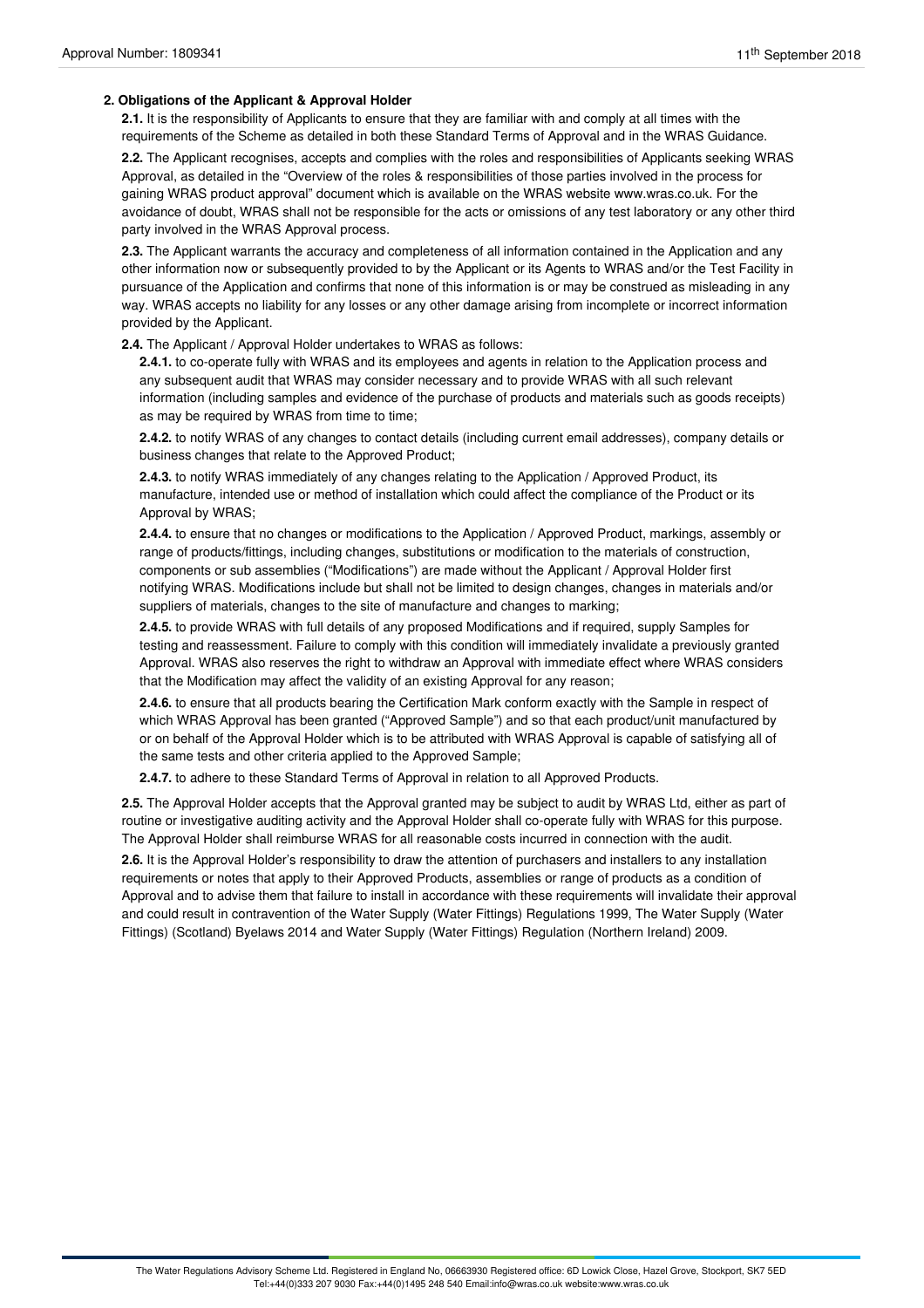## **3. WRAS Product Approvals**

**3.1.** These Standard Terms of Approval form the agreement between WRAS and the Applicant / Approval Holder in respect of Applications and Approvals.

**3.2.** WRAS Approvals are only granted to those Products, assemblies or ranges of Products which satisfy the Regulators' Specification and requirements of the Water Supply (Water Fittings) Regulations 1999, The Water Supply (Water Fittings) (Scotland) Byelaws 2014 and Water Supply (Water Fittings) Regulation (Northern Ireland) 2009 and any other applicable requirements of WRAS from time to time. WRAS Approvals are granted at the sole discretion of the UK Water Suppliers acting through their representatives on the Committee and its sub-group, PAG. No liability is accepted by WRAS Ltd, the Committee or PAG to any party which may arise as a result of a refusal to grant an Approval or revocation of an existing Approval.

**3.3.** WRAS Approval indicates that provided the Product is installed in accordance with the manufacturer's instructions and any Approval Scheme Installation Requirements and Notes, the UK Water Suppliers accept that it is 'of an appropriate quality and standard' in accordance with Regulation/Byelaw 4(1)(a) of the Water Supply (Water Fittings) Regulations 1999, The Water Supply (Water Fittings) (Scotland) Byelaws 2014 and Water Supply (Water Fittings) Regulation (Northern Ireland) 2009.

**3.4.** WRAS Approval will only be granted to production Samples. A prototype or preproduction Sample may only be submitted for 'approval in principle', and retesting may be required when submitted as a production Sample.

**3.5.** Unless terminated or extended in accordance with these Standard Terms of Approval, each WRAS Approvals is valid for the five year term stated in the Approval Letter ("Approval Period").To extend a WRAS Approval beyond the initial five year term, the Approved Product must be re-assessed and where necessary re-tested before expiry of the current five year term. Approval Holders will be advised that the Product is due for re-assessment by email or letter but it remains the sole responsibility of the Approval Holder to maintain a current and valid WRAS Approval

**3.6.** Only Products which have been tested appropriately, approved and listed by the Scheme are WRAS Approved Products®.

**3.7.** Only those Products described and listed under the heading 'model' in the approval documentation and Directory entry, are approved by WRAS and covered by the scope of the Approval.

**3.8.** The scope of an Approval does not extend to rebranded products unless otherwise agreed by WRAS.

**3.9.** Approval Holders must ensure that individually Approved Products, components and materials incorporated or used in the construction of their approved product retain their Approval throughout the Approval period of their approved product. Where Modifications are required WRAS must be informed and the Modifications approved in accordance with clause 2.4.4 and 2.4.5 above).

**3.10.** Where an Approved Product has its Approval renewed up to nine months before the current approval expires, the renewed Approval can run for five years from the date of expiry of the current one, provided that this does not conflict with the guidelines for processing Applications published in the WRAS Guidance documents.

**3.11.** An Approval is only valid if the Approved Product is manufactured and installed during the Approval Period.

#### **4. Applications**

**4.1.** All applications for WRAS Approval must be submitted using the appropriate official WRAS Application form (the 'F2' form is available from the WRAS website www.wras.co.uk/approval.asp).

**4.2.** All Applications for WRAS Approval must be supported by schematic diagrams, or acceptable alternatives, which in addition to illustrating the arrangement of the Product clearly show the water supply connections, any discharge points, including overflows and waste discharges and the water pathway through the Product. Installation guides and manuals, where applicable, and photographs of the Product(s) and markings suitable for inclusion in the on-line Directory (preferably in a digital format) are also required.

**4.3.** Applicants must complete a schedule of materials (se section 10 of the Application Form). All component parts of a product, including solder, thread sealant tape, lubricant and grease, which come into contact with water which is required to be wholesome must be listed. Applications must contain all the information required by WRAS before being presented to the PAG. (See WRAS Guidance documentation for further information.)

**4.4.** The Application Form must include details of any Agents appointed by the Applicant detailing the scope of the Agent's authority. The Applicant undertakes to ratify all acts and omissions of the Agent in connection with the Application / Approval and to indemnify WRAS for any losses incurred as a result of any breach of these Standard Terms of Approval and by the Applicant and/or its Agent(s).

**4.5.** Application forms will be valid for up to 12 months from date of signature, after which time confirmation will be required that the information provided is up-to-date.

#### **5. Fees**

WRAS charges an administration fee ("WRAS Fee") for processing an Application. Details of the WRAS Fee are available from WRAS on request. Where applicants are using a Test Facility to project manage their application, WRAS will collect this fee from the Test Facility. In such cases, this fee is usually included in the charges made by the Test Facility to the Applicant, but it is the Applicant's responsibility to confirm this and to ensure that the WRAS Fee is discharged in full.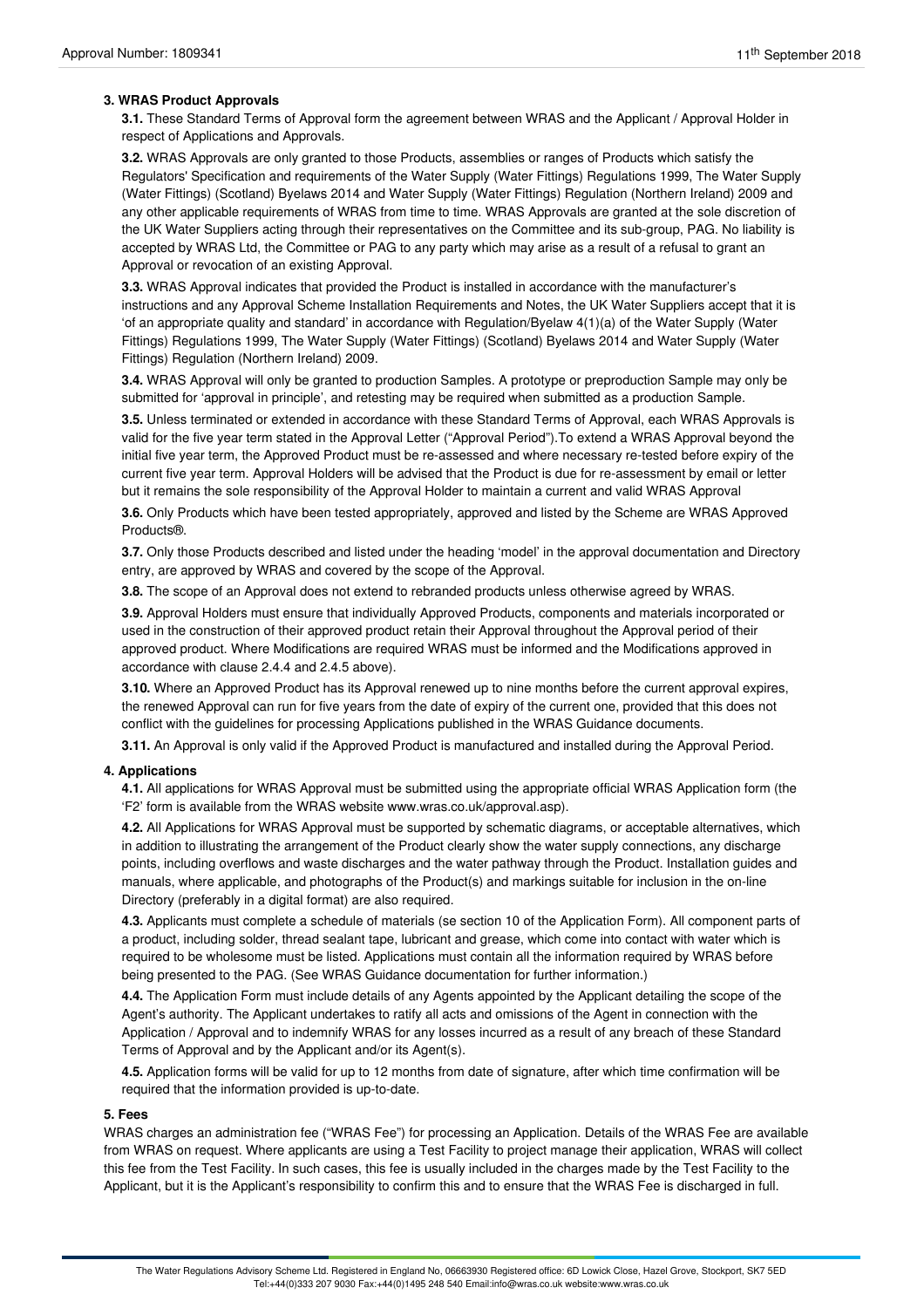## **6. Termination**

**6.1.** Either party may close an Application at any time upon giving the other party written notice.

**6.2.** In the event that an Applicant withdraws an Application they shall pay to WRAS Ltd all sums due or committed up to the date of withdrawal.

**6.3.** WRAS will retain a copy of the F2 Application Form for the entire duration of the Approval Period (including any renewal period granted by WRAS) and for up to 5 years after expiry of the Approval Period.

#### **7. Ownership of documents**

**7.1.** All intellectual property owned by either party or any third independent party shall remain exclusively the property of the owner.

**7.2.** Subject to any confidential information or other intellectual property belonging to the Applicant, all Application forms are the property of WRAS Ltd.

### **8. Confidentiality**

**8.1.** Without prior written consent, both WRAS and the Applicant undertake not to divulge to any third party any information which was designated as confidential by the owner at the time it was made available ("Confidential Information").

**8.2.** It is acknowledged and agreed that WRAS shall be entitled to retain information provided by an Applicant including any test results / analyses of the Confidential Information for up to seven years following expiry of any approvals granted and/or renewed by WRAS provided that the Confidential Information is kept confidential at all times in accordance with this letter.

#### **9. Performance testing**

**9.1.** WRAS will only accept applications which include test reports covering in full the Scheme's acceptance criteria. (See WRAS Guidance documentation for further information.)

**9.2.** Products must be tested in accordance with the requirements identified in the Test Code Sheet (TCS) matrix published on the WRAS website or as notified by WRAS Ltd.

**9.3.** Where a product is an assembly of components, all individual constituent components must satisfy the TCS requirements applicable to that component and unless already WRAS Approved will require testing.

**9.4.** In the case of non-standard products clarification of the testing required should be sought from WRAS in advance.

**9.5.** The scope of an Approval is restricted to those conditions applied during testing. Consequently should an Applicant wish to obtain Approval for use with a variety of pipe materials at a range of maximum working pressures and temperatures, testing must include these variables. (See WRAS Guidance Documents for further information.) **9.6.** Mechanical testing of products must have been completed no more than two years before the report is presented to the PAG.

#### **10. Samples**

**10.1.** A Sample should have been manufactured no more than 12 months before the date of its receipt by the Test Facility (please refer to the WRAS Guidance for further information.)

**10.2.** In the case of product ranges, or products manufactured or assembled at more than one site representative Samples must be tested (please see WRAS Guidance documentation for further information).

**10.3.** Where alternative materials are used testing of these variants shall only be undertaken where they could have an impact upon the opacity, endurance or pressure testing appropriate to that product. (Please refer to the WRAS Guidance documentation for further information.)

#### **11. Markings**

**11.1.** It is a condition of WRAS Product Approval that all products be adequately and consistently marked to facilitate identification. (See WRAS Guidance documentation for further information.)

#### **12. Testing Failure**

**12.1.** Should a Product undergoing mechanical performance testing fail to satisfy the requirements of an individual test code sheet then a record of the failure will be reported to WRAS by the Test Facility. Complete retesting of a new Sample will be required unless WRAS accepts that replacement of the failed component or product would not affect the performance of the other tests already carried out on the Sample which failed. (See WRAS Guidance documentation for further information.)

**12.2.** Should a replacement Sample subsequently fail the same test then it is deemed to be an outright failure and will be reported as such to the PAG. If the replacement fails a different test it is considered to be a first failure and treated as a failure during testing.

#### **13. Modified replacement samples**

**13.1.** If a Product fails to satisfy the requirements of an individual test code sheet and is then modified, the Applicant must provide a declaration detailing the nature and full extent of all modifications. In such cases the status of any earlier testing should be clarified with WRAS.

**13.2.** Where a modified Product is re-tested it is only deemed to be an outright failure if two failures are recorded for the same test.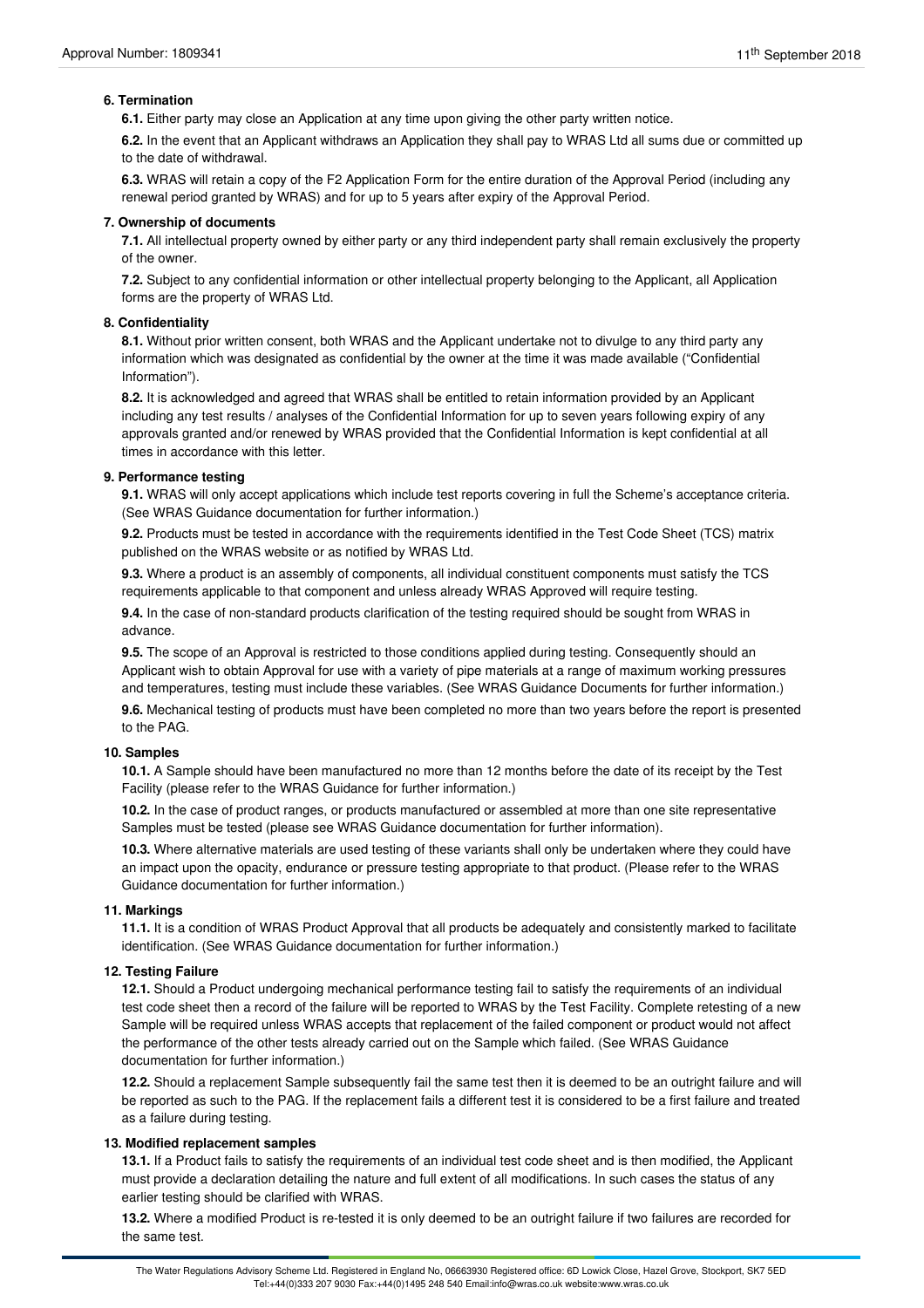### **14. Failure of samples representing a product range**

**14.1.** Failure of one Sample from amongst a number of Samples representing a product range will be treated as a first failure of that particular model/size. An outright failure would only occur if the replacement example failed the same test. (Please refer to the WRAS Guidance documentation for further information).

#### **15. Failure of early audits**

**15.1.** The failure of a Product submitted for early audit will at the discretion of WRAS render the current Approval null and void and will result in the Approval being removed from the Directory.

## **16. Certificates**

**16.1.** WRAS will issue a certificate within two weeks of a product gaining Approval. Normally only one certificate per directory entry will be released however in certain circumstances (at the sole discretion of WRAS and subject to payment of an additional fee) two maybe issued. (See WRAS Guidance documents for further information.)

**16.2.** WRAS Approval certification is acceptable evidence of compliance of the Product with the requirements of Regulation/Byelaw 4. WRAS will only issue amended certification on return of the original, unless WRAS accepts that there is a genuine reason why this cannot be done.

#### **17. Directory entries**

**17.1.** Duplicate directory entries for products are not permitted.

**17.2.** All recently approved WRAS listings will be added to the on line WRAS Product & Material Directory within two weeks of them gaining Approval.

**17.3.** All expired Approvals will be deleted from the Directory within four weeks following their expiry dates.

#### **18. Alterations and additions to an existing approval**

**18.1.** All requests for alterations or addition to a current Approval should be made directly to WRAS. Any controversial applications for revision to an Approval will be determined by the PAG.

**18.2.** There are no restrictions on the number of revisions that can be made to an Approval during its lifetime provided that the conditions of the Scheme are complied with.

**18.3.** Additions to an existing Approval without the need for additional testing of the Product will only be permitted if the Scheme's sampling acceptance criteria are not breached. (See WRAS Guidance documentation for further information.)

#### **19. Secondary Approvals**

Approval Holders can apply for Secondary Approvals for their Factors. (See WRAS Guidance documentation for further information.) Any Secondary Approvals granted shall be governed by these Standard Terms of Approval and the Approval Holder shall ensure that all Factors adhere to these Standard Terms of Approval.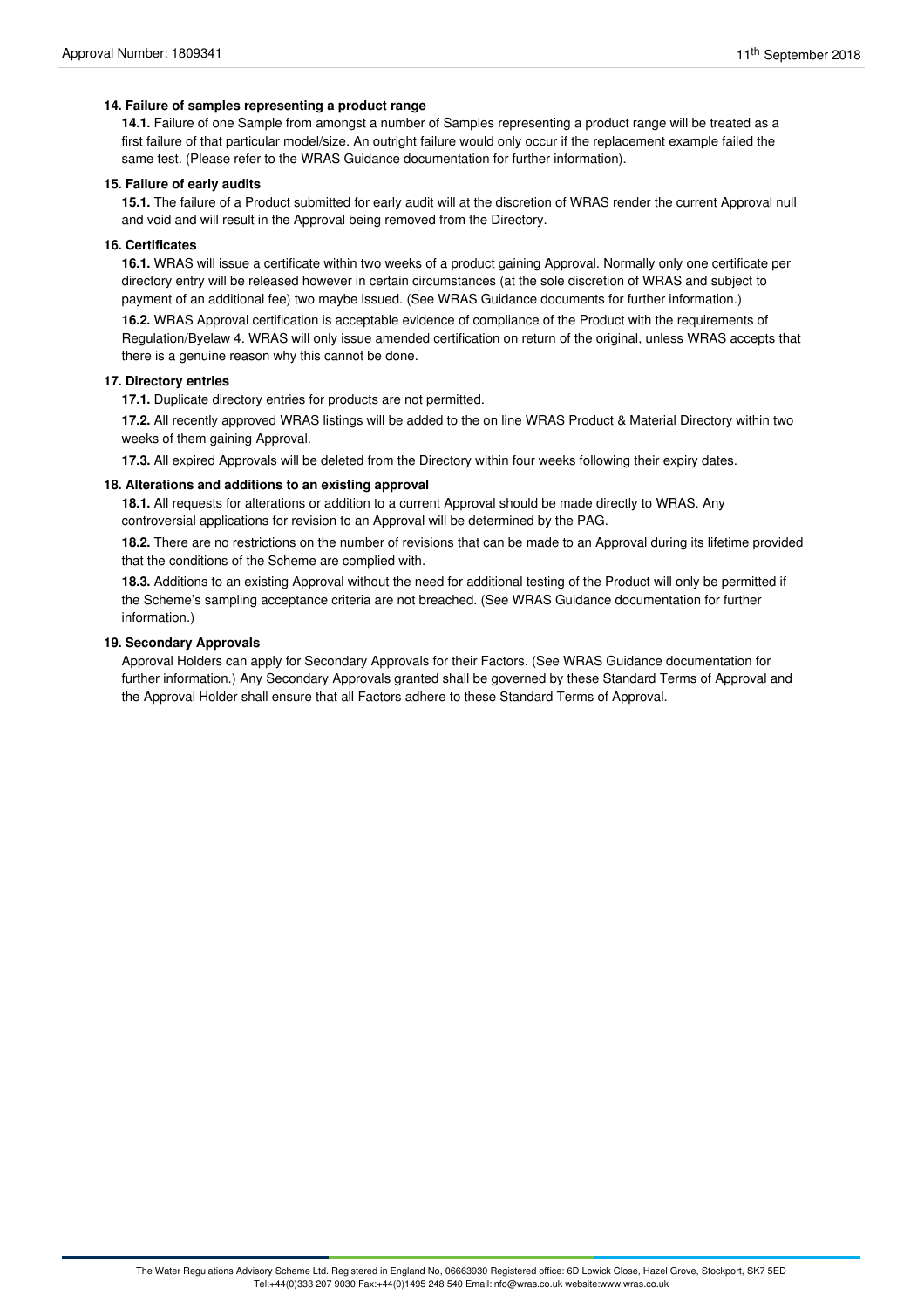## **20. WRAS Approved Product logo**

**20.1.** The "WRAS Approved Product" and WRAS Approved Material" logos are certification marks registered under the Trade Marks Acts 1994 ("Certification Marks"). Approval Holders shall be entitled to use the Certification Marks upon the licence terms set out in this clause 20 ("Licence Terms").

**20.2.** Approval Holders acknowledge that WRAS is the owner of the Certification Marks and that they shall not do anything which may be taken to indicate that they have any right or interest in the Certification Marks other than as set out in these Standard Terms of Approval.

**20.3.** Prior to an Approval being granted Applicants shall not use the Certification Marks or the WRAS name or logo in any publication or suggest or imply any endorsement of a particular product or range of products by the Scheme either verbally, in writing or by any other means.

**20.4.** The Certification Marks indicate that the UK Water Industry have endorsed the product detailed in the WRAS Product and Materials Directory as described in clause 3.2.

**20.5.** Approval Holders may use the Certification Marks only in respect of those Approved Products listed in the Approval Letter and only for the duration of the Approval Period applicable to those Approved Products

**20.6.** Approval Holders are entitled to use the Certification Markson the packaging, promotional literature and point of sale advertising for Approved Products.

**20.7.** Where a Certification Mark is used, it must be replicated without adaptation or alteration, save that reproducing the logo in black and white as opposed to colour is permissible.

**20.8.** The Certification Marks may only be used in connection with a product range where each individual product and/or material and/or component within that product range has been granted individual WRAS Approval.20.9 The Approval Holder shall inform its Factors and agents that any Modification or other alteration to the Approved Product may invalidate the Approval and shall inform WRAS of any Modification or other alteration as soon as this comes to the Approval Holder's attention.

**20.9.** The Approval Holder shall not sub-licence, assign, transfer or otherwise deal with the Certification Marks other than on these Licence Terms.

**20.10.** The Approval Holders shall adhere to the terms of all brand guidelines issued by WRAS from time to time. Failure to comply with all brand guidelines will immediately invalidate a previously granted Approval.

**20.11.** The Approval Holder at all times remains responsible for the correct use of the Certification Marks by its Factors.